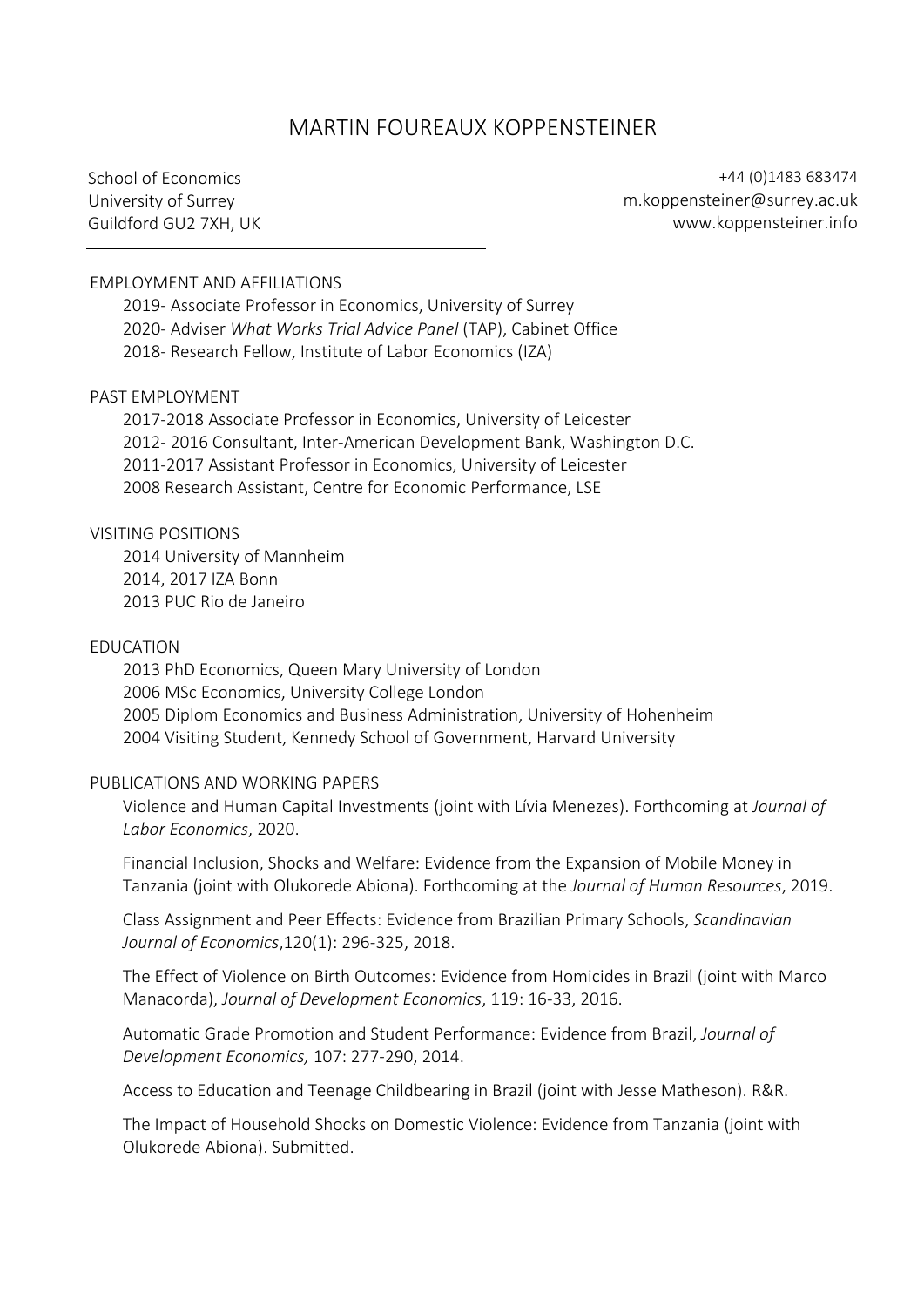Understanding Access Barriers to Public Services: Lessons from a Randomized Domestic Violence Intervention (joint with Jesse Matheson and Reka Plugor). Submitted.

The Intergenerational Cost of Dengue: The Effect of Exposure to Dengue on Birth Outcomes in Brazil (joint with Livia Menezes). Submitted.

Who has the Right to Rent? Testing for Discrimination in the English Rental Market (joint with Tania Oliveira and Nikitha Rohith).

### RESEARCH IN PROGRESS

The Elasticity of Remittances: Evidence from an Unanticipated Exchange Rate Shock (joint with Taya Kawanya).

# POLICY REPORTS

Improving Police Responses to Domestic Abuse: Findings from Project 360, *Safe*, 59(2017), Women's Aid (lead article).

The Effect of Day-to-Day Violence on Infant Health (joint with Marco Manacorda), VoxEU, 2016.

The Evaluation of Project 360 Intervention on Domestic Violence (joint with Jesse Matheson), HaPPEN Policy Paper, 2015.

# RESEARCH GRANTS

2019 British Academy/Leverhulme Trust (SG150627), Co-PI (£10,000)

2018 HEFCE GCRF grant, PI (£13,000)

- 2016 ESRC Future Research Leaders Grant (ES/N017706/1), PI (£175,000)
- 2015 British Academy/Leverhulme Trust (SG150627), PI (£8,490)
- 2014 Ministry of Justice PCC Fund, Co-PI (£200,000)
- 2014 Research Infrastructure Fund, University of Leicester, PI (£29,500)
- 2013 Wellcome Trust (103312/Z/13/Z), PI (£4,000)
- 2013 ESRC-DFID (ES/J009067/1), Co-Investigator (£286,800)
- 2012 Inter-American Development Bank (Cost of Violence), PI (\$29,500)

### PRIZES, AWARDS AND FELLOWSHIPS

2019 FASS Research Fellowship, University of Surrey

2018 Award for Excellence in PhD Student Supervision, University of Leicester School of Business

2014- Fellow of the Higher Education Academy.

- 2006-10 PhD Scholarship, Queen Mary University of London
- 2008 Excellence of Teaching Award, Economics Department, University College London
- 2005 Dissertation Prize, University of Hohenheim (€5,000)
- 2005 Research Scholarship, German Academic Exchange Organization DAAD
- 2000-05 Fellowship for Undergraduate Studies in Economics, Studienwerk Villigst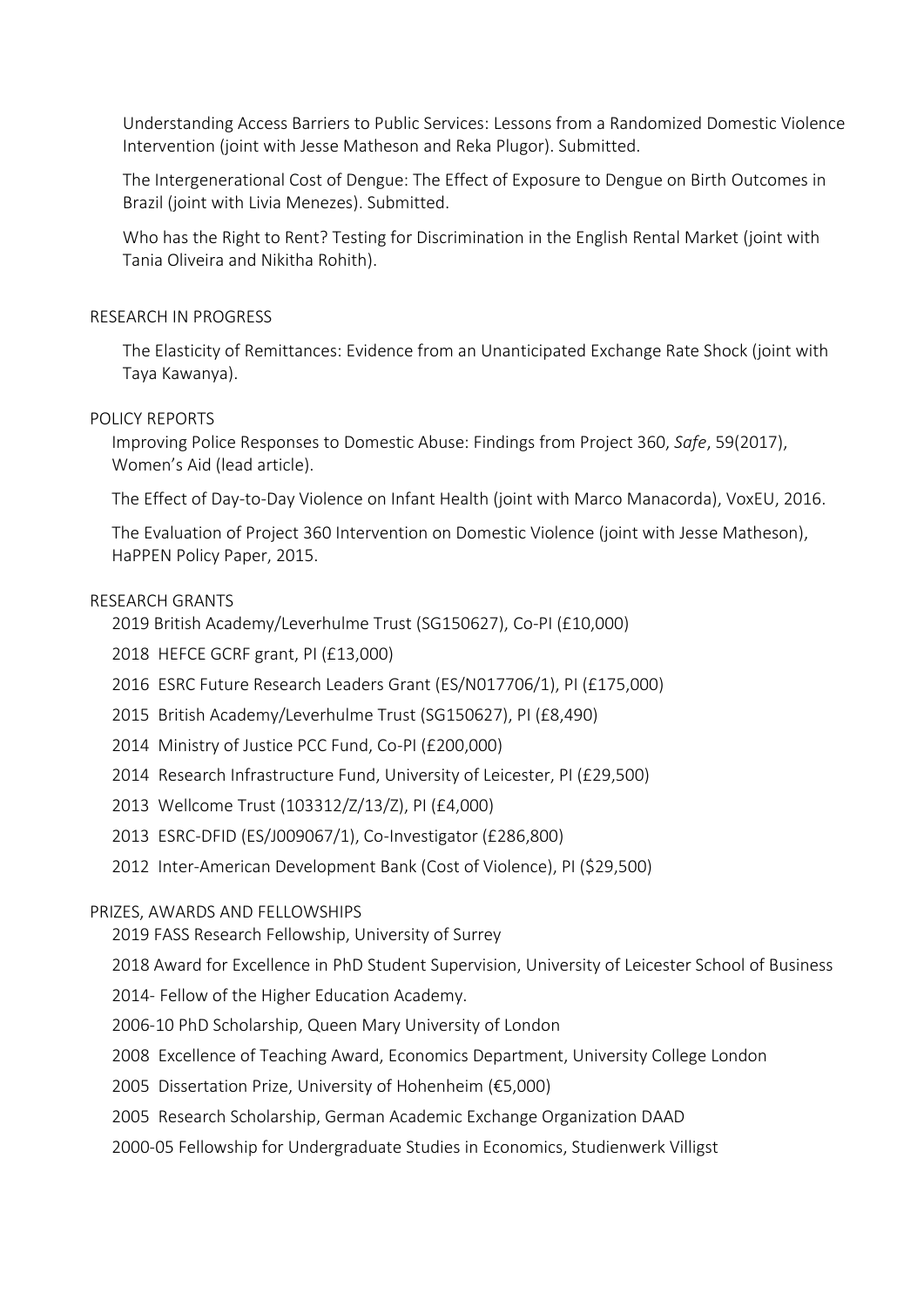#### SEMINAR PRESENTATIONS

Texas A&M University 2020, Sheffield 2018, St Andrews 2018, ISER Essex 2018, Surrey 2018, Reading 2017, Federal University of Pernambuco Recife 2016, York 2015, Tinbergen Institute 2015, Bochum 2014, IZA Labor Seminar 2014, Heidelberg 2014, Mannheim 2014, UB Barcelona 2013, Inter-American Development Bank 2013, PUC Rio 2012, Inter-American Development Bank 2012, Leicester 2011, Alicante 2011, ZEW Mannheim 2011, Centre for the Economics of Education (LSE) 2011, Bangor 2011, Queen Mary 2010, University College London 2009, Queen Mary 2009.

# CONFERENCE AND WORKSHOP PRESENTATIONS (including scheduled)

ALCAPONE Economics of Crime Workshop Calabria 2020, Chicago-CEP Crime Conference 2020, EEA-ESEM Manchester 2019, Economics of Crime Workshop CEP-LSE 2019, Southampton Workshop on Applied Microeconomics 2019, Bristol Workshops on Economic Policy Interventions and Behaviour 2019, Econometric Society North American Winter Meeting 2019, Christmas Meeting Briq Bonn 2018, Wolfe York 2018, ESPE Antwerp 2018, EEA Cologne 2018, Financial Inclusion and Poverty Workshop, Warwick 2018, EALE Lyon 2018, RES Sussex 2018, Workshop on Human Capital, Bank of Italy, Rome 2018, Economic Analysis of Intimate Partner Violence Royal Holloway 2017, IZA Workshop: The Economics of Education 2017, IZA Workshop on Gender and Family Economics Bonn 2017, CSAE Oxford 2017, RES Bristol 2017, International Conference on Shocks and Development Dresden 2016, DIW Workshop on the Impact of Extreme Weather Events from a Microeconomic Perspective Berlin 2016, EALE Ghent 2016, NOVAFRICA Lisbon 2016, ESPE Berlin 2016, International Conference on Fertility Essen 2016, iHEA World Congress Dublin 2014, Workshop on Early Interventions on Child Health and Education Surrey 2014, RES Royal Holloway 2013, ESPE Bern 2012, Royal Economic Society Meeting Cambridge 2012, Econometric Society North American Winter Meeting Denver 2011, Royal Economic Society PhD Meeting London 2011, EEA Glasgow 2010, EALE-SOLE International Conference London 2010, IZA Summer School in Labor Economics Munich 2010, Spring Meeting of Young Economists Luxemburg 2010, German Economic Association Kiel 2010, EEA Barcelona 2009, International Conference on Economics of Education Zurich 2008.

### PhD STUDENTS

Tewodros Gebrewolde (2016, first destination: International Growth Centre, LSE), Olukorede Abiona (2017, first destination: University of Technology Sydney), Livia Menezes (2018, first destination: University of Birmingham), Nikitha Rohith (2019, first destination: University of Coventry), Yaya Saidou (2019, first destination: private sector), Taya Kamwanja (expected 2020).

### PHD COMMITTEES

Manchester, Leicester, Surrey

### REFEREEING

Review of Economic Studies, Journal of Human Resources, Journal of Public Economics, Journal of Development Economics, European Economic Review, Journal of Health Economics, Journal of Law and Economics, Oxford Bulletin of Economics and Statistics, Social Science and Medicine, World Development, Economics Letters, Labour Economics, Economics of Education Review, Journal of Development Studies, Economics and Human Biology, Education Economics. Grants: Economic and Social Research Council, British Academy, College of Policing.

# TEACHING

2019- Public Economics (undergraduate, Surrey) 2019- Applied Policy Analysis (graduate, Surrey)